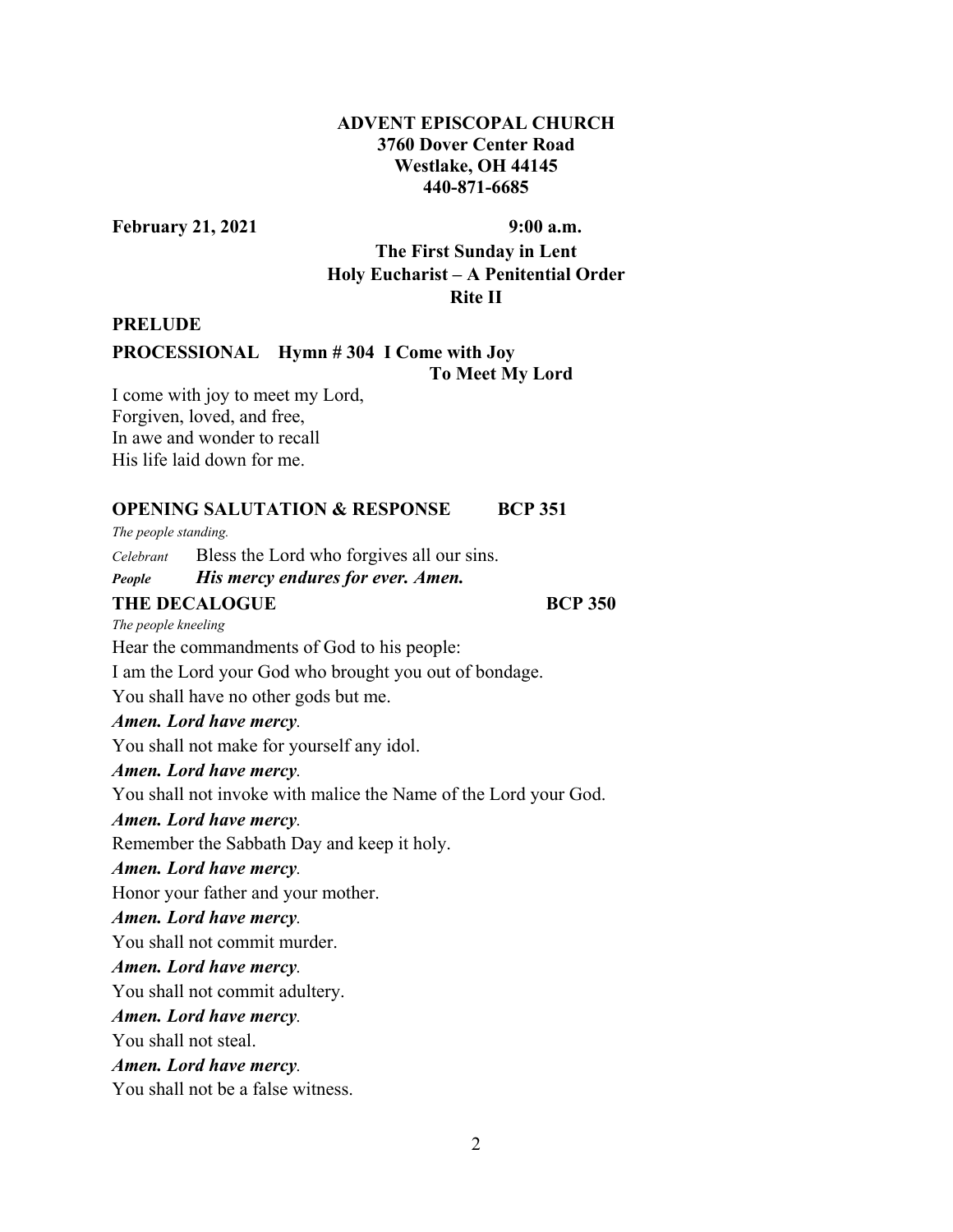### *Amen. Lord have mercy.*

You shall not covet anything that belongs to your neighbor. *Amen. Lord have mercy.* 

*The Celebrant reads the following sentence* 

Since we have a great high priest who has passed through the heavens, Jesus, the Son of God, let us with confidence draw near to the throne of grace, that we may receive mercy and find grace to help in time of need. (Hebrews 4:14, 16)

*The Celebrant says* 

Let us confess our sins against God and our neighbor.

*Silence may be kept.* 

*Celebrant and People* **BCP 320** 

Almighty and most merciful Father, we have erred and strayed from thy ways like lost sheep, we have followed too much the devices and desires of our own hearts, we have offended against thy holy laws, we have left undone those things which we ought to have done, and we have done those things which we ought not to have done. But thou, O Lord, have mercy upon us, spare thou those who confess their faults, restore thou those who are penitent, according to thy promises declared unto mankind in Christ Jesus our Lord; and grant, O most merciful Father, for his sake, that we may hereafter live a godly, righteous, and sober life,

to the glory of thy holy Name. Amen.

*The Celebrant stands and says* 

The Almighty and merciful Lord grant you absolution and remission of all your sins, true repentance, amendment of

life, and the grace and consolation of his Holy Spirit. *Amen*.

### **KYRIE ELEISON BCP 356**

Kyrie eleison, Christe eleison. Kyrie eleison, Christe eleison. Lord, have mercy, Christ, have mercy. Lord, have mercy, Christ, have mercy.

*The Celebrant says to the people*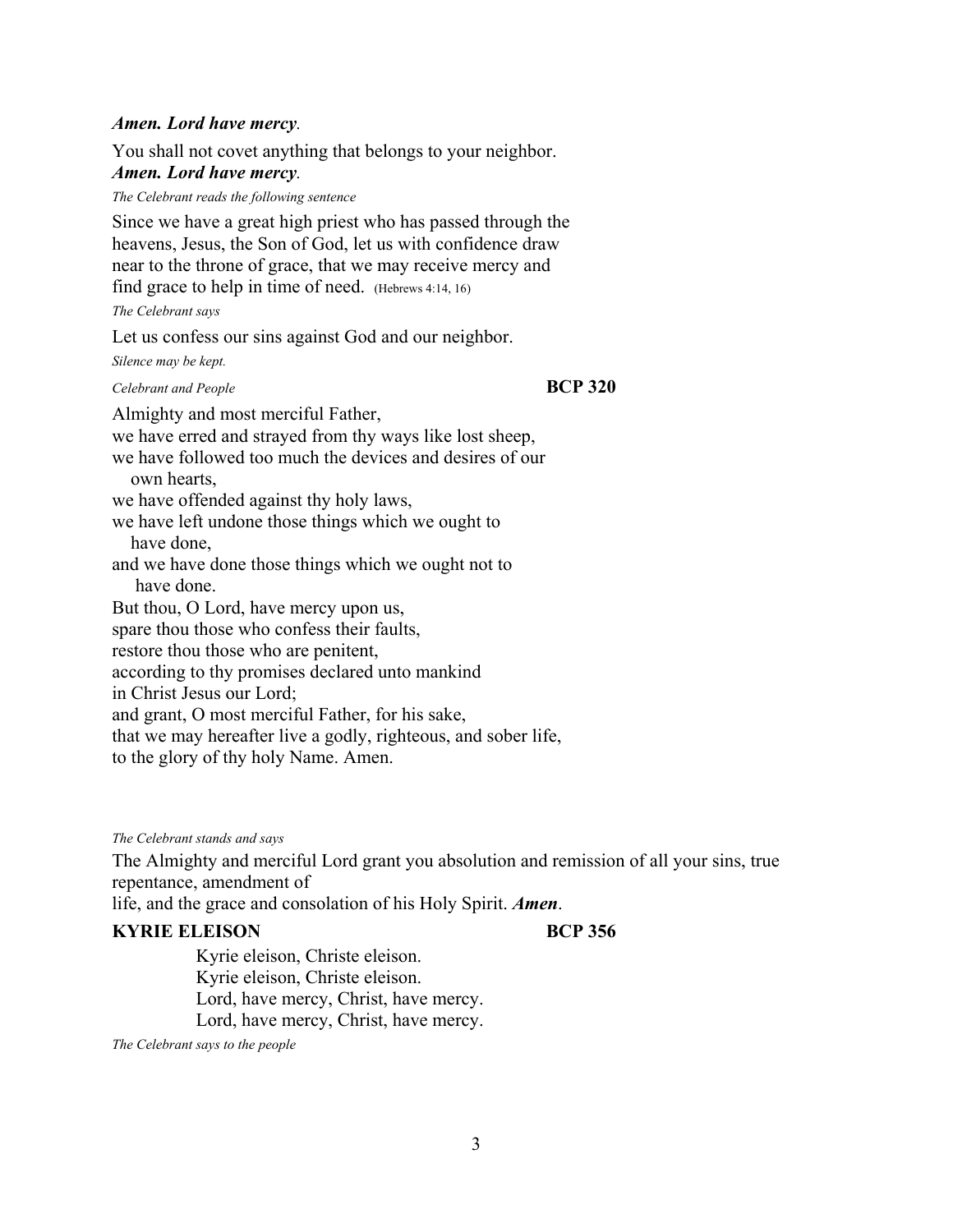The Lord be with you. *People And also with you*. *Celebrant* Let us pray.

### THE COLLECT OF THE DAY **BCP 218**

Almighty God, whose blessed Son was led by the Spirit to be tempted by Satan: Come quickly to help us who are assaulted by many temptations; and, as you know the weaknesses of each of us, let each one find you mighty to save; through Jesus Christ your Son our Lord, who lives and reigns with you and the Holy Spirit, one God, now and for ever. *Amen.*

*The people sit* 

|              | <b>READING</b><br><b>Genesis 9:8-17</b>                   | <b>Pew Bible 8</b> |
|--------------|-----------------------------------------------------------|--------------------|
| Reader       | The Word of the Lord.                                     |                    |
| People       | <b>Thanks be to God.</b>                                  |                    |
| <b>PSALM</b> | $25:3-9$                                                  | <b>BCP 614</b>     |
| 3            | Show me your ways, O Lord,*                               |                    |
| 4            | and teach me your paths.                                  |                    |
|              | Lead me in your truth and teach me,*                      |                    |
|              | for you are the God of my salvation;                      |                    |
|              | in you have I trusted all the day long.                   |                    |
| 5            | Remember, O Lord, your compassion and love,*              |                    |
| 6            | for they are from everlasting.                            |                    |
|              | Remember not the sins of my youth and my transgressions;* |                    |
|              | remember me according to your love                        |                    |

- and for the sake of your goodness, O Lord.
- $7$  Gracious and upright is the Lord;\* therefore he teaches sinners in his way.<br><sup>8</sup> He quides the bumble in doing right\*
- He guides the humble in doing right\* and teaches his way to the lowly.<br> $\frac{9}{2}$  All the paths of the Lord are love and
- All the paths of the Lord are love and faithfulness\* to those who keep his covenant and his testimonies.

### **Psalm Response (said)**

*Glory be to the Father, and to the Son, and to the Holy Ghost, as it was in the beginning, is now, and ever shall be, world without end. Amen.* 

| <b>READING</b> | 1 Peter 3:18-22                    | Pew Bible 1272Reader | The Word of |
|----------------|------------------------------------|----------------------|-------------|
| the Lord.      |                                    |                      |             |
| People         | <b>Thanks be to God.</b>           |                      |             |
|                | <b>GOSPEL PROCESSION</b>           |                      |             |
| As the Deer    |                                    |                      |             |
|                | As the deer panteth for the water, |                      |             |
|                | So my soul longeth after Thee.     |                      |             |
|                | You alone are my heart's desire,   |                      |             |
|                |                                    |                      |             |

And I long to worship Thee.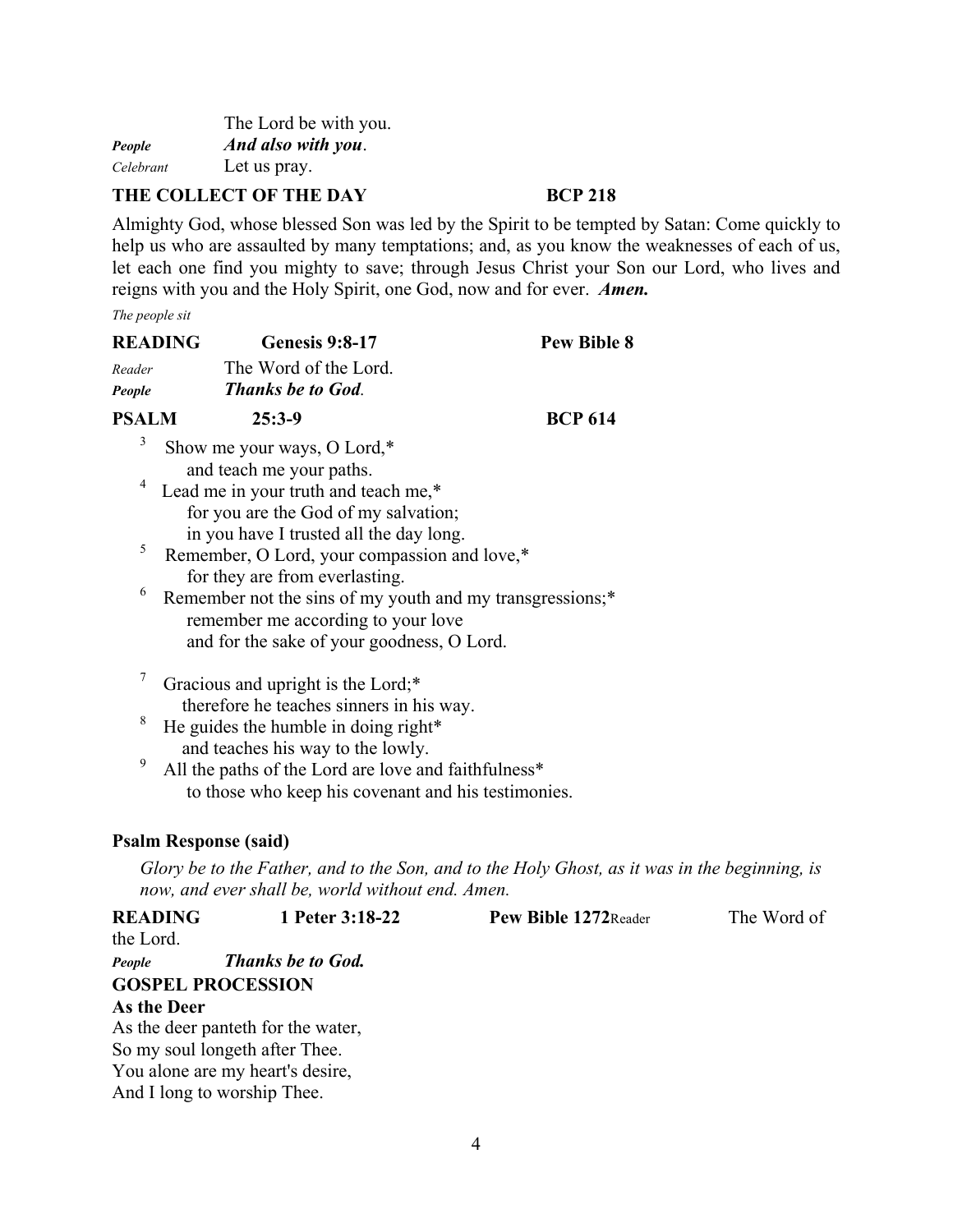*You alone are my strength, my shield. To you alone may my spirit yield. You alone are my heart's desire And I long to worship Thee.* 

*Celebrant* The Holy Gospel of our Lord Jesus Christ according to Mark.

*People Glory to you, Lord Christ***.**

**THE HOLY GOSPEL Mark 1:9-13 Pew Bible 1045** 

*Celebrant* The Gospel of the Lord. *People Praise to you, Lord Christ.* 

### **As the Deer**

You're my friend and You are my brother, Even though You are a King. I Love You more than any other, So much more than anything. (Chorus) *You alone are my strength, my shield. To you alone may my spirit yield. You alone are my heart's desire And I long to worship Thee.* 

**SERMON** Pastor Paul Laursen

### **NICENE CREED** *(all standing)* **BCP 358**

We believe in one God, the Father, the Almighty, maker of heaven and earth, of all that is, seen and unseen. We believe in one Lord, Jesus Christ, the only Son of God, eternally begotten of the Father, God from God, Light from Light, true God from true God, begotten, not made, of one Being with the Father. Through him all things were made. For us and for our salvation he came down from heaven: by the power of the Holy Spirit he became incarnate from the Virgin Mary, and was made man. For our sake he was crucified under Pontius Pilate; he suffered death and was buried. On the third day he rose again in accordance with the Scriptures;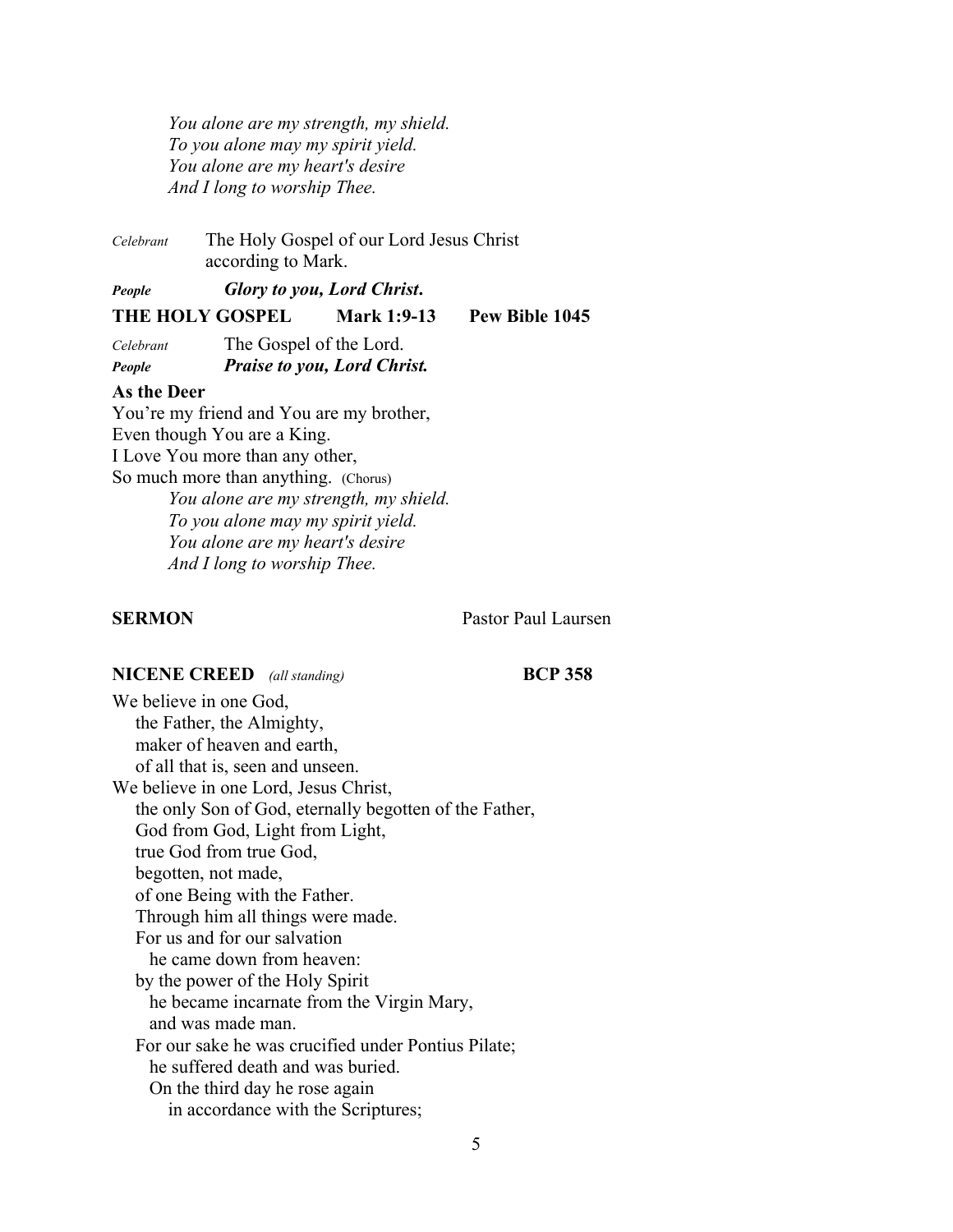he ascended into heaven and is seated at the right hand of the Father. He will come again in glory to judge the living and the dead, and his kingdom will have no end. We believe in the Holy Spirit, the Lord, the giver of life, who proceeds from the Father and the Son. With the Father and the Son he is worshiped and glorified. He has spoken through the Prophets. We believe in one holy catholic and apostolic Church. We acknowledge one baptism for the forgiveness of sins. We look for the resurrection of the dead, and the life of the world to come. Amen.

### **PRAYERS OF THE PEOPLE BCP 392, Form 6**

*The Leader and People pray responsively* In peace, we pray to you, Lord God.

*Silence* 

For all people in their daily life and work;

*For our families, friends, and neighbors, and for those who are alone.* 

For this community, the nation, and the world;

*For all who work for justice, freedom, and peace.*

For the just and proper use of your creation;

*For the victims of hunger, fear, injustice, and oppression.*

For all who are in danger, sorrow, or any kind of trouble;

*For those who minister to the sick, the friendless, and the needy.*

For the peace and unity of the Church of God;

*For all who proclaim the Gospel, and all who seek the Truth.*

For Archbishop Welby*;* our Presiding Bishop Curry; our own Bishops, Hollingsworth and Love; and for all bishops and other ministers;

## *For all who serve God in his Church.*

For the special needs and concerns of this congregation. *Silence The People may add their own petitions* Hear us, Lord;

### *For your mercy is great***.**

We thank you, Lord, for all the blessings of this life. *Silence The People may add their own thanksgivings* We will exalt you, O God our King;

### *And praise your Name for ever and ever.*

We pray for all who have died, that they may have a place in your eternal kingdom.

*Silence*

*The People may add their own petitions*

Lord, let your loving-kindness be upon them;

# *Who put their trust in you. Silence*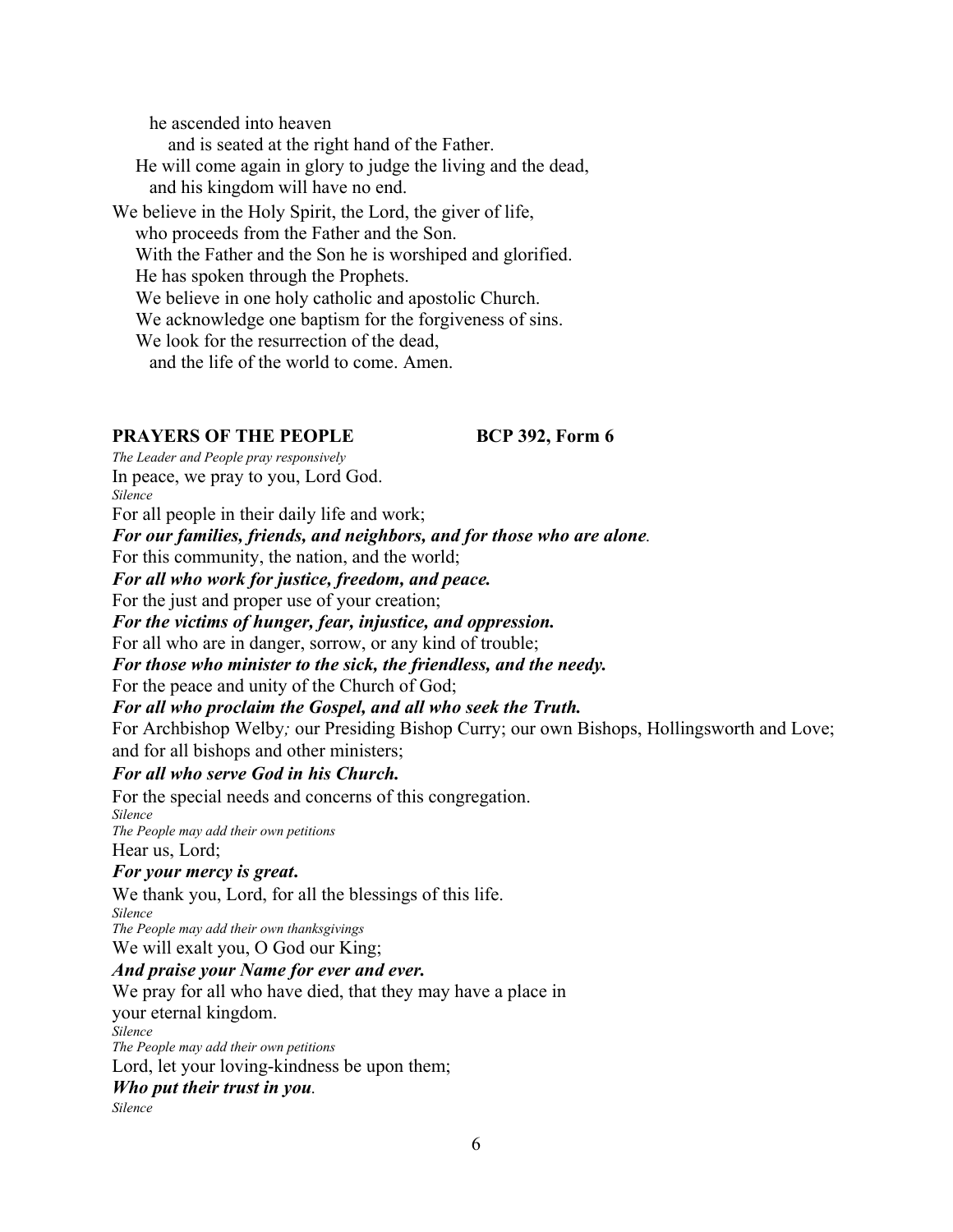*Our Father in heaven, We pray with open hearts and minds to know your will for us. Reveal to us the initiatives we should take: For nourishing ourselves with your Word; for supporting each other in Christian fellowship; for taking the Gospel to outside communities; and for loving and serving others in the power of your Spirit. We are grateful for the pastoral encouragement you have provided us in this season. We are grateful for our lay leadership in their shouldering of extra burdens. Lord, we ask that you lay bare the hearts of this congregation, and open each one of us to every new day. Open us to what you have for our future as a new church family in Christ. Amen.* 

### **THE PEACE**

*All stand. The Celebrant says to the people* The peace of the Lord be always with you. *People* **And also with you.**

*Then the Celebrant and People may greet one another in the name of the Lord.*

### **ANNOUNCEMENTS**

### **THE HOLY COMMUNION**

## **OFFERTORY PRESENTATION OF ALMS & OBLATIONS PREPARATION OF ELEMENTS**

### **DOXOLOGY**

The people stand while the offerings are presented and placed on the Altar.  *Praise God from whom all blessings flow Praise him all creatures here below Praise him above ye heavenly host Praise Father, Son and Holy Ghost. Amen.* 

### **THE GREAT THANKSGIVING**

Eucharistic Prayer A **BCP 361** *The people remain standing. The Celebrant says* 

*Celebrant* The Lord be with you. *People And also with you*. *Celebrant* Lift up your hearts. *People We lift them to the Lord*. *Celebrant* Let us give thanks to the Lord our God. *People It is right to give him thanks and praise*.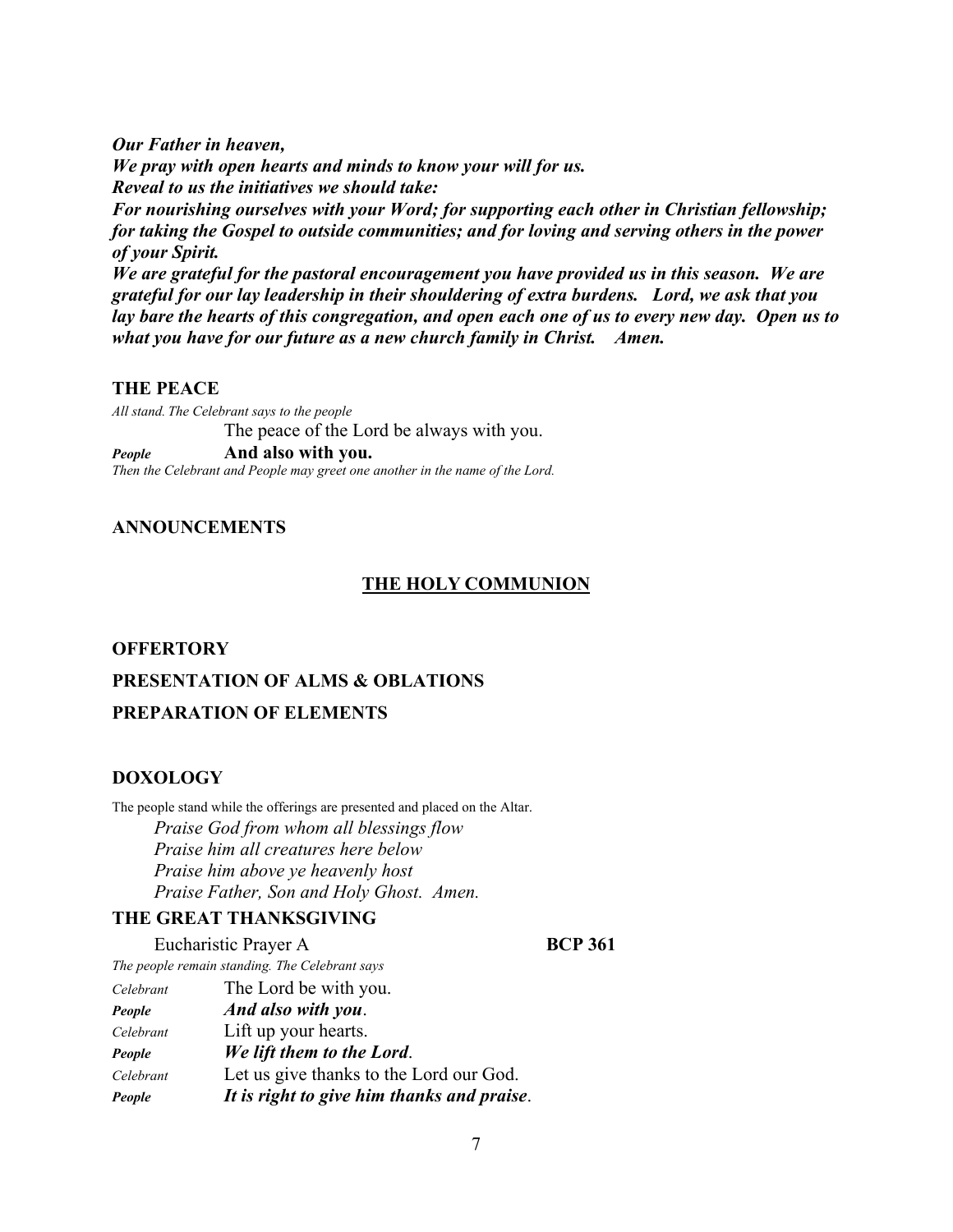It is right, and a good and joyful thing, always and everywhere to give thanks to you, Father Almighty, Creator of heaven and earth.

Through Jesus Christ our Lord; who was in every way tempted as we are, yet did not sin; by whose grace we are able to triumph over every evil, and to live no longer unto ourselves, but unto him who died for us and rose again.

Therefore we praise you, joining our voices with Angels and Archangels and with all the company of heaven, who for ever sing this hymn to proclaim the glory of your Name:

*Celebrant and People say* 

*Holy, Holy, Holy Lord, God of power and might, Heaven and earth are full of your glory. Hosanna in the highest. Blessed is he who comes in the name of the Lord. Hosanna in the highest.* 

*The people stand or kneel. Then the Celebrant continues* 

Holy and gracious Father: In your infinite love you made us for yourself; and, when we had fallen into sin and become subject to evil and death, you, in your mercy, sent Jesus Christ, your only and eternal Son, to share our human nature, to live and die as one of us, to reconcile us to you, the God and Father of all.

He stretched out his arms upon the cross, and offered himself, in obedience to your will, a perfect sacrifice for the whole world.

On the night he was handed over to suffering and death, our Lord Jesus Christ took bread; and when he had given thanks to you, he broke it, and gave it to his disciples, and said, "Take, eat: This is my Body, which is given for you. Do this for the remembrance of me."

After supper he took the cup of wine; and when he had given thanks, he gave it to them, and said, "Drink this, all of you: This is my Blood of the new Covenant, which is shed for you and for many for the forgiveness of sins. Whenever you drink it, do this for the remembrance of me."

Therefore we proclaim the mystery of faith.

### *(Said)**Christ has died. Christ is risen. Christ will come again.*

### *The Celebrant continues*

We celebrate the memorial of our redemption, O Father, in this sacrifice of praise and thanksgiving. Recalling his death, resurrection, and ascension, we offer you these gifts. Sanctify them by your Holy Spirit to be for your people the Body and Blood of your Son, the holy food and drink of new and unending life in him. Sanctify us also that we may faithfully receive this holy Sacrament, and serve you in unity, constancy, and peace; and at the last day bring us with all your saints into the joy of your eternal kingdom.

All this we ask through your Son Jesus Christ. By him, and with him, and in him, in the unity of the Holy Spirit all honor and glory is yours, Almighty Father, now and for ever. *AMEN.*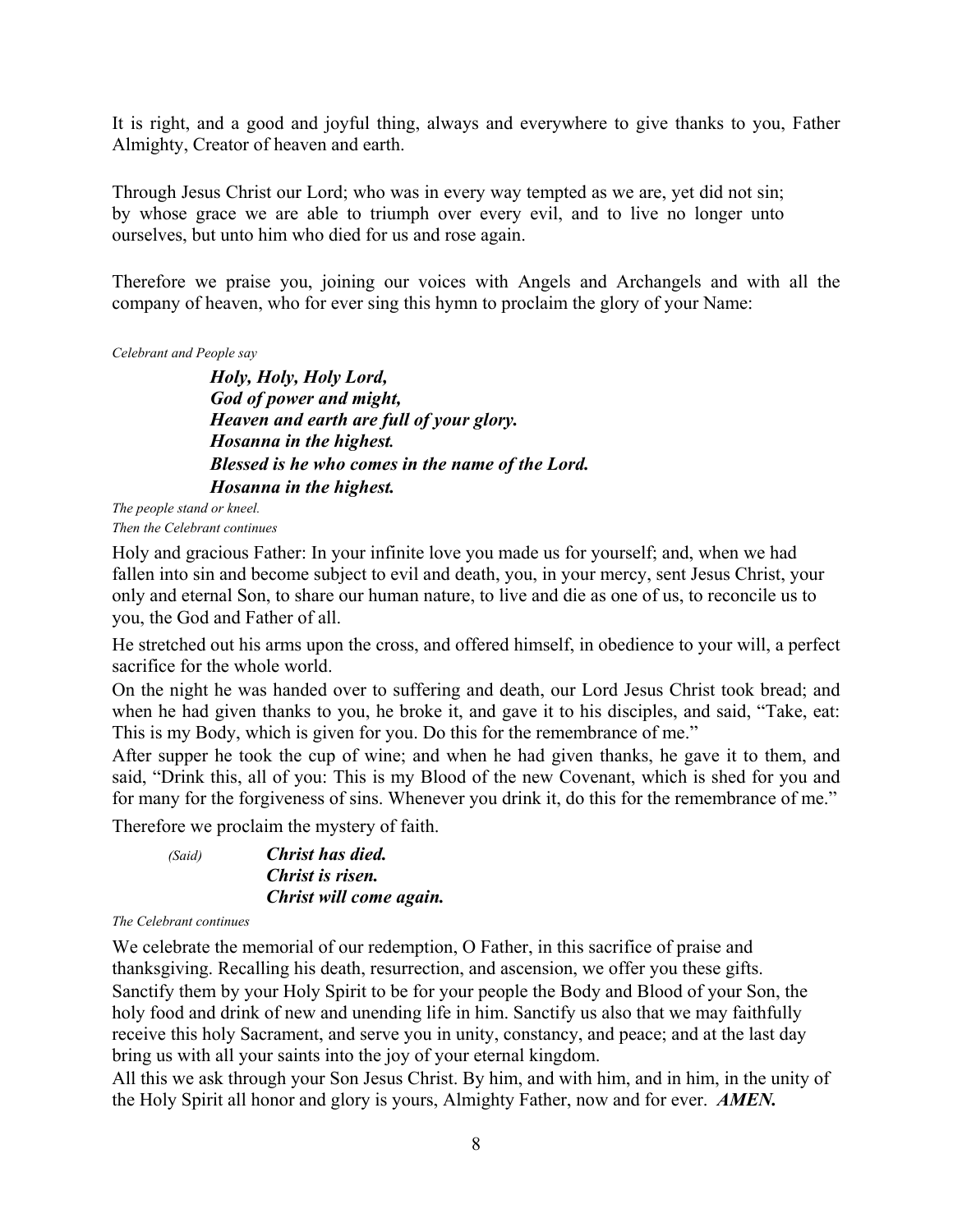*Celebrant And now, as our Savior Christ has taught us, we are bold to say, People and Celebrant*  Our Father, who art in heaven, hallowed be thy Name, thy kingdom come, thy will be done, on earth as it is in heaven. Give us this day our daily bread. And forgive us our trespasses, as we forgive those who trespass against us. And lead us not into temptation, but deliver us from evil. For thine is the kingdom, and the power, and the glory, for ever and ever. Amen. **THE BREAKING OF THE BREAD BCP 364**  *Celebrant* Christ our Passover is sacrificed for us;

*People Therefore let us keep the feast.* 

 *(In Lent, Alleluia is omitted.) Celebrant* The Gifts of God for the People of God.

Take them in remembrance that Christ died for you, and feed on him in your hearts by faith, with thanksgiving.

*\* The celebrant only will partake of the wafer and wine. Communion will not be administered to the congregation.* 

### **COMMUNION HYMN**

### **Refiners Fire**

Purify my heart Let me be as gold And precious silver Purify my heart Let me be as gold Pure gold

*Chorus Refiner's fire My heart's one desire Is to be holy Set apart for You Lord I choose to be holy Set apart for You my Master Ready to do Your will* 

Purify my heart